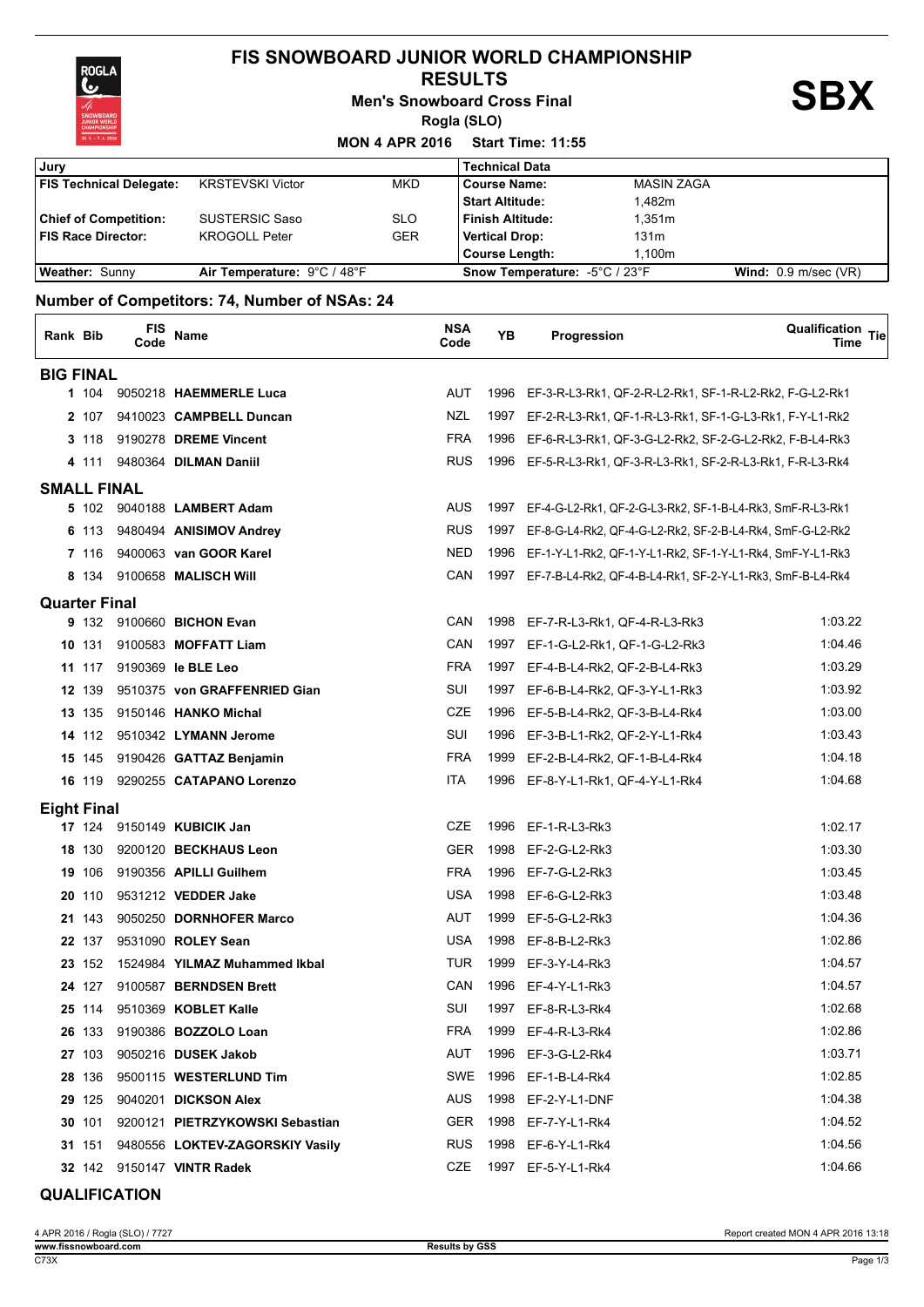

### **FIS SNOWBOARD JUNIOR WORLD CHAMPIONSHIP RESULTS Men's Snowboard Cross Final Rogla (SLO)**

**MON 4 APR 2016 Start Time: 11:55**

**SBX**

#### **Number of Competitors: 74, Number of NSAs: 24**

| Rank Bib             |               | <b>FIS</b><br>Code              | Name                                  | <b>NSA</b><br>Code    | YΒ   | Progression | Qualification<br>Tie<br>Time        |
|----------------------|---------------|---------------------------------|---------------------------------------|-----------------------|------|-------------|-------------------------------------|
|                      | 33 120        |                                 | 9531070 WINTERS Billy                 | <b>USA</b>            | 1997 |             | 1:04.83                             |
|                      | 34 122        |                                 | 9190418 ROCHAS Damien                 | <b>FRA</b>            | 1998 |             | 1:04.86                             |
|                      | 35 138        |                                 | 9200123 RATHGEB Maximilian            | <b>GER</b>            | 1998 |             | 1:04.88                             |
|                      | <b>36</b> 140 |                                 | 9050237 MAURER Christof               | AUT                   | 1997 |             | 1:04.92                             |
|                      | 37 164        |                                 | 1524985 POLAT Muhammed                | TUR                   | 1999 |             | 1:04.95                             |
| 38                   | 109           |                                 | 9050245 PICKL David                   | <b>AUT</b>            | 1997 |             | 1:04.97                             |
|                      | 39 128        |                                 | 9300733 TAKAHARA Yoshiki              | <b>JPN</b>            | 1998 |             | 1:05.02                             |
| 40                   | 115           |                                 | 9200114 GREGOR Florian                | <b>GER</b>            | 1997 |             | 1:05.08                             |
| 41                   | 148           |                                 | 9150167 KOUDELKA Matous               | CZE                   | 1999 |             | 1:05.09                             |
|                      | 42 108        |                                 | 9531030 McFALL Schuyler Caleb         | <b>USA</b>            | 1997 |             | 1:05.12                             |
|                      | 43 121        |                                 | 9290272 GHIGNOLA Matteo               | ITA                   | 1997 |             | 1:05.16                             |
|                      | 44 184        |                                 | 9420148 HOLMEN Kristian               | NOR.                  | 1998 |             | 1:05.19                             |
| 45                   | 149           |                                 | 9090119 MILADINOV Valentin            | <b>BUL</b>            | 1999 |             | 1:05.31                             |
| 46                   | 141           |                                 | 9290290 BELINGHERI Thomas             | ITA                   | 1997 |             | 1:05.41                             |
| 47                   | 129           |                                 | 9100765 WHITE Austin                  | CAN                   | 1998 |             | 1:05.72                             |
| 48                   | 156           |                                 | 9320121 NA Hyeong-bae                 | <b>KOR</b>            | 1996 |             | 1:05.74                             |
| 49                   | 126           |                                 | 9040221 COLLINS Henry                 | AUS                   | 1998 |             | 1:05.80                             |
|                      | 50 123        |                                 | 9100700 KOSTIGIAN Zachary             | CAN                   | 1996 |             | 1:06.07                             |
|                      | 51 158        |                                 | 9690100 KARPOV Anton                  | <b>UKR</b>            | 1997 |             | 1:06.20                             |
|                      | 52 161        |                                 | 1524982 BOYDAK Muhammed Cem           | TUR                   | 1998 |             | 1:06.22                             |
|                      | 53 162        |                                 | 1524978 <b>BAYSAL</b> Isa             | TUR                   | 1997 |             | 1:06.24                             |
| 54                   | 105           |                                 | 9531149 FREY Chadwick                 | <b>USA</b>            | 1998 |             | 1:06.45                             |
|                      | 55 150        |                                 | 9690113 MALOVANNYI Pavlo              | <b>UKR</b>            | 1999 |             | 1:06.84                             |
| 56                   | 153           |                                 | 9420135 SVENDSEN Herman Moller        | <b>NOR</b>            | 1998 |             | 1:07.05                             |
|                      | 57 147        |                                 | 9050235 FEYMANN Mario                 | AUT                   | 1997 |             | 1:07.55                             |
|                      | 58 144        |                                 | 9240020 CSILLAG David                 | HUN                   | 1997 |             | 1:07.66                             |
|                      | 59 163        |                                 | 9490210 ROURE Marc                    | <b>SPA</b>            | 1998 |             | 1:08.12                             |
|                      | 60 167        |                                 | 9220055 GAULTER Bradley               | GBR                   | 1997 |             | 1:08.18                             |
|                      | 61 154        |                                 | 9090079 KOUZOV Viktor                 | <b>BUL</b>            | 1996 |             | 1:08.48                             |
|                      | 62 155        |                                 | 1783061 ARLAUSKAS Aras                | LTU                   | 1999 |             | 1:08.86                             |
|                      | 63 159        |                                 | 9430144 RYMKIEWICZ Stanislaw          | <b>POL</b>            | 1998 |             | 1:08.87                             |
|                      |               |                                 | 64 183 9320172 MUN Jeong-Uk           | KOR.                  | 1996 |             | 1:09.47                             |
|                      | 65 165        |                                 | 9150182 ZERAVA Jakub                  | CZE                   | 1998 |             | 1:09.48                             |
|                      | 66 160        |                                 | 9150166 DIVIS Marek                   | CZE                   | 1998 |             | 1:09.60                             |
|                      | 67 157        |                                 | 1524983 UGURLU Memet Yusuf furkan     | TUR                   | 1999 |             | 1:10.01                             |
|                      |               |                                 | 68 168 9220064 GREEN Douglas          | GBR                   | 1998 |             | 1:10.77                             |
|                      |               |                                 | 69 180 9320170 LEE Hyun-Gyu           | KOR                   | 2000 |             | 1:11.80                             |
|                      |               |                                 | 70 182 9690122 KOLOSNICHENKO Viktor   | <b>UKR</b>            | 2000 |             | 1:13.52                             |
|                      |               |                                 | 71 169 9220073 UPPARD William         | GBR                   | 1996 |             | 1:13.54                             |
|                      |               |                                 | 72 181 1783062 BAKSEVICIUS Gabrielius | LTU                   | 1999 |             | 1:13.92                             |
|                      |               |                                 | 73 166 9690116 KASHPUR Artem          | UKR                   | 1999 |             | 1:14.98                             |
| <b>Not Ranked</b>    |               |                                 |                                       |                       |      |             |                                     |
|                      |               |                                 | 146 9510335 TANDLER Philipp           | SUI                   | 1996 |             | <b>DNS</b>                          |
| www.fissnowboard.com |               | 4 APR 2016 / Rogla (SLO) / 7727 |                                       | <b>Results by GSS</b> |      |             | Report created MON 4 APR 2016 13:18 |